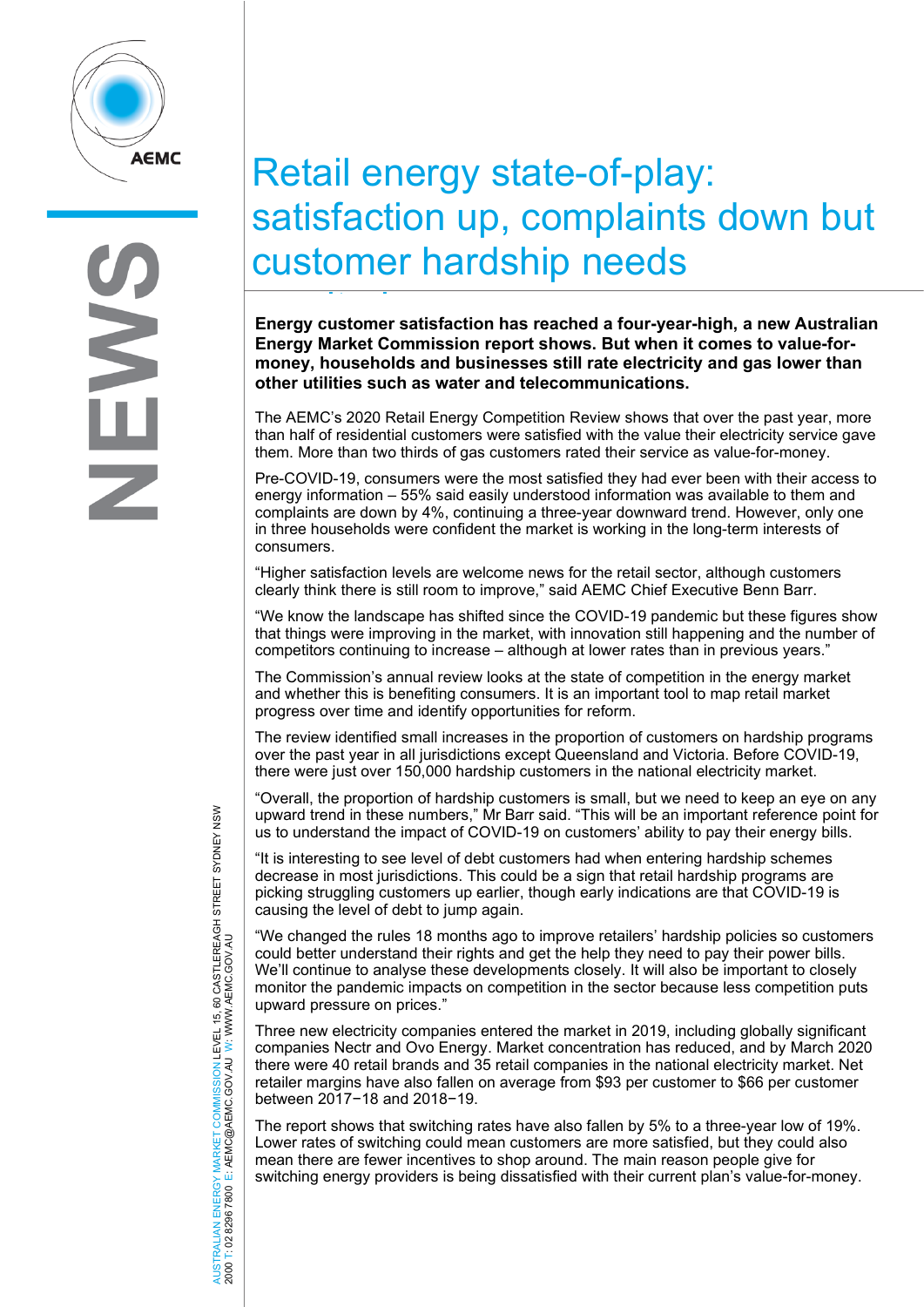The report's findings are based on data gathered from the Australian Energy Regulator, Essential Services Commission of Victoria, Energy Ombudsman schemes and the Energy Consumers Australia Consumer Sentiment Survey.

## **Media: Kellie Bisset, Media and Content Manager M: 0438 490041**

**Embargoed until:** 12.01am Tuesday 30 June

# **STATE OF COMPETITION: RESULTS BY JURISDICTION**

## **NSW**

- The median offer below the Default Market Offer increased between March 2019 and March 2020 in all three network areas (Ausgrid network by 1%, Endeavour 1%, Essential Energy 4%)
- Customers on the Default Market Offer could save between \$301 and \$470 a year by switching to the minimum market offer available
- Competitors have increased with 31 retailers now in the market. Six new retailers entered the NSW market: Discover Energy, Elysian Energy, GloBird Energy, Future X Power, Locality Planning Energy and Nectr
- Market share of the 'big three' retailers Origin, AGL and Energy Australia has fallen from 83% to 81% in the past year
- Customer service satisfaction up 9% to 68% and value-for-money up 18% to 63%
- Rate of switching is 18%, down 3%.
- Number of hardship customers was 39,508 and level of debt they had when they entered the scheme is 7% higher to \$1,102.

# **VICTORIA**

- Median offer below the Victorian Default Offer increased from March 2019 and March 2020 in all five network areas (United Energy by 10%, CitiPower 7%, Powercor 7%, Ausnet 7%, Jemena 6%)
- Customers on the Victorian Default Offer could save between \$236 and \$330 by switching to the minimum market offer available
- Victoria has the lowest levels of market concentration in the NEM and the highest percentage of customers switching for both electricity (21%) and gas (19%)
- Two new retailers entered the Victorian market in the past 12 months: Energy Locals and Powerclub, bringing the total number of retailers to 24
- Market share of the three big retailers fell from 58% in 2017−18 to 54% in 2018−19
- Customer service satisfaction up 13% to 71% and value-for-money up 12% to 58%
- Number of hardship customers was 48,530 and level of debt on entering the scheme down 1% to \$1378.

# **SOUTH EAST QUEENSLAND**

- Median offer below the Default Market Offer fell by 3% from March 2019 to March 2020
- Customers on the Default Market Offer could save \$289 by switching to the minimum market offer available
- Competitors have increased with 22 retailers now in the market. Three new or expanding retailers have entered the market. These are Commander Power & Gas, Discover Energy, and Future X Power. Alinta Energy has gained more customers than any other retailer with 46,000 new customers over the past year
- Market share of big three retailers has fallen from 76% to 72% in the past year
- Rate of switching 20%, down 9%
- Customer service satisfaction up 2% to 74% and value-for-money up 2% to 60%
- Number of hardship customers was 20,212 and level of debt decreased by 3% to \$867.

**Higher satisfaction levels are welcome news for the retail sector, although customers clearly think there is still room to improve.**